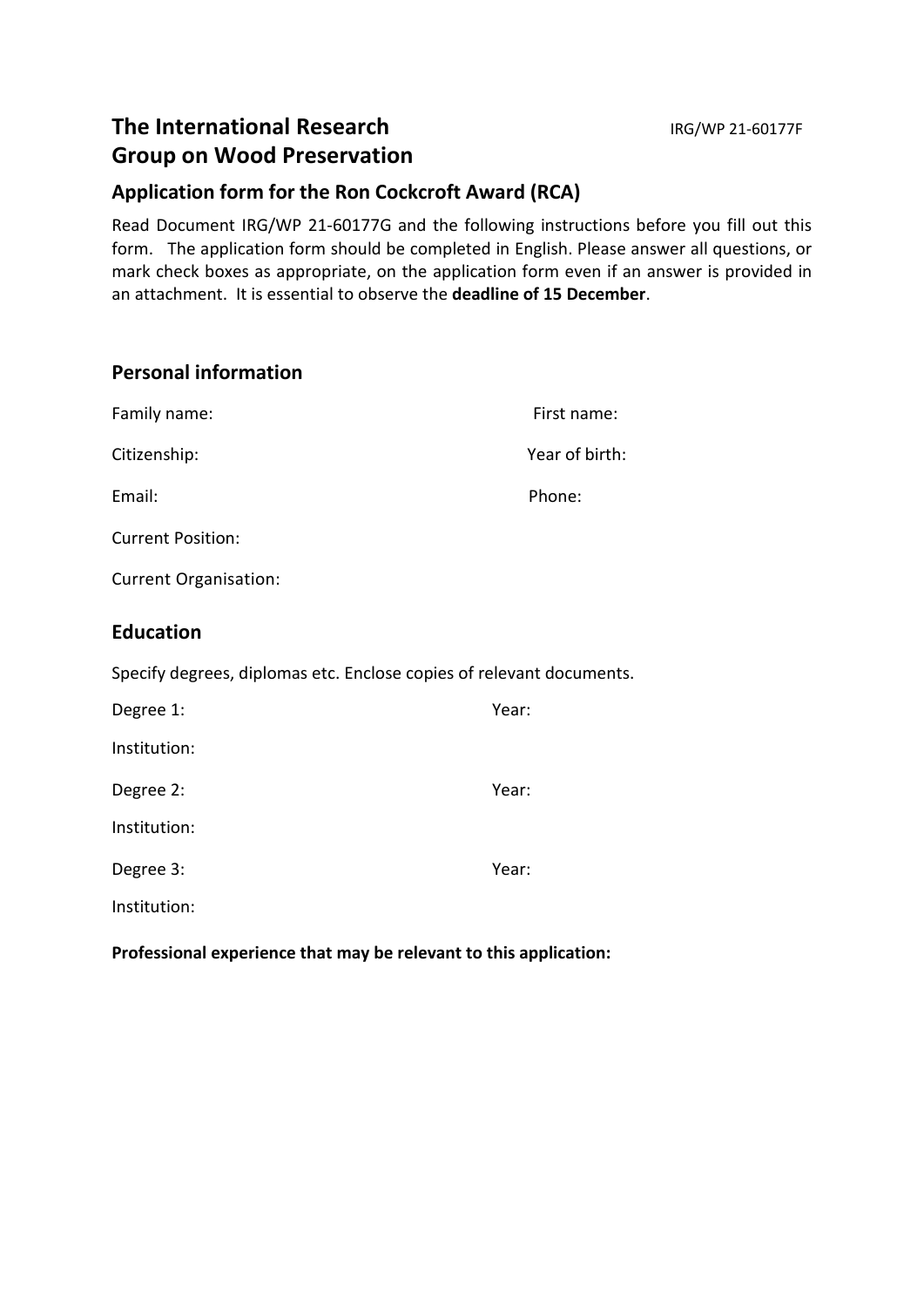#### **Publications:**

I

I

I

.<br>r

List your relevant publications (if any):

**Title of Intended Conference Presentation**:

Please attach the **Abstract** of your intended Conference Presentation

### **What do you think could be the scientific impact of your research?**